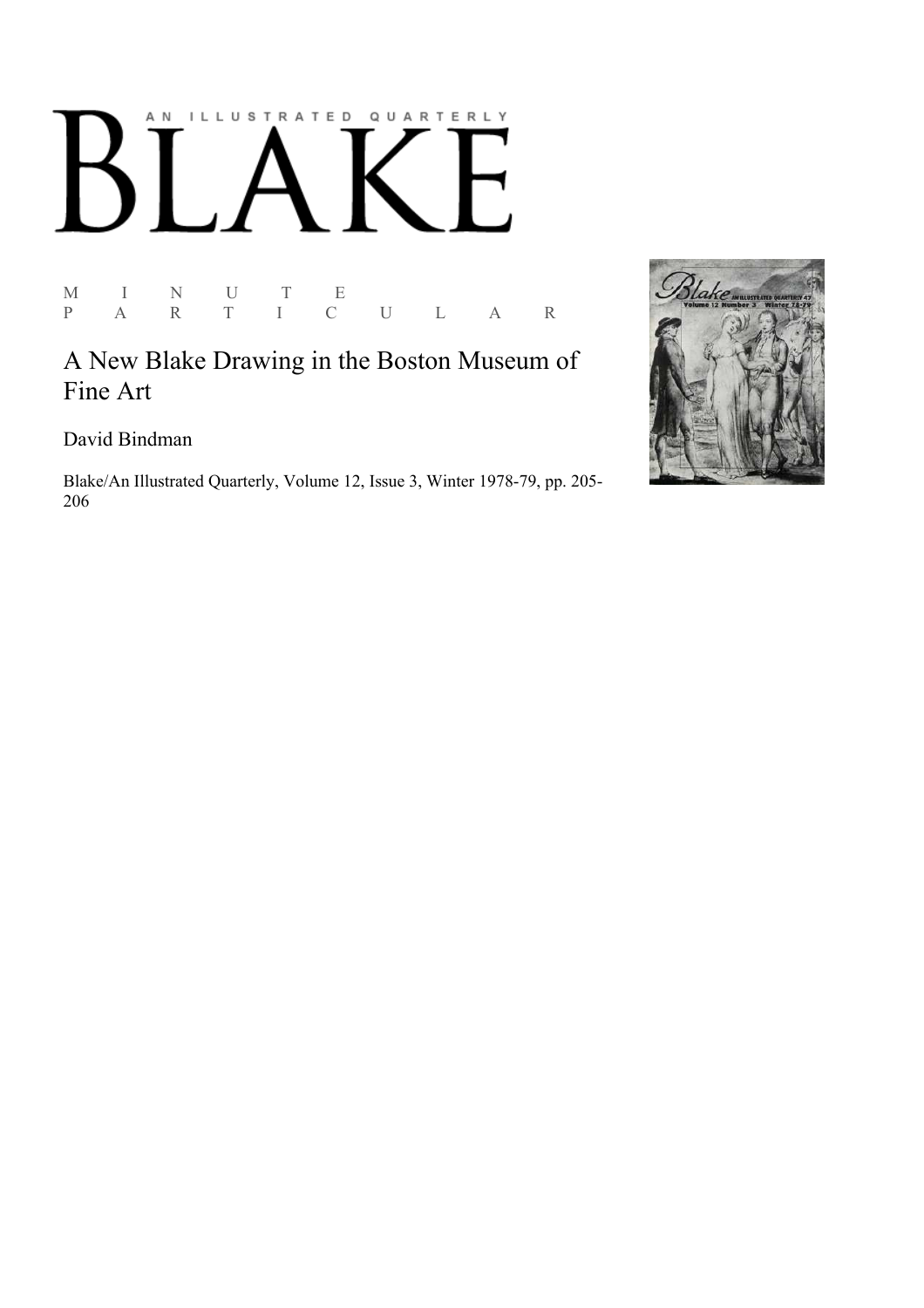## A NEW BLAKE DRAWING IN THE BOSTON MUSEUM OF FINE ART

## David Bindman

T he pages of this journal have frequently recorded the reappearance of early Blake drawings and I am happy to add another one, this time in the Boston Museum of Fine Art.<sup>1</sup> It is a large double-sided sheet measuring 30.2 x 48.2 cm and the recto (illus. 1) contains a fine study of *Goliath cursing David* in pen over a pencil<br>underdrawing.<sup>2</sup> There can be no doubt that it is an early drawing, dating from the early 1780s, but it contains in all essentials the composition of the Butts watercolor of the same subject, dated by Butlin c. 1803-05 (illus. 3). Other early drawings are often crude foreshadowings of later motifs, and we begin to see from them why Blake could claim in the *Descriptive Catalogue* that "the productions of our youth and of our maturer age are equal in all essential points."

The verso (illus. 2) is much less finished but contains a motif, otherwise unknown in Blake's

oeuvre, of a Pulchinello-1ike figure with a long nose fighting a child which appears to cling to its mother. The form on the left seems to be a kind of boat reflected in water, but the connection with the rest of the design is unclear. Again the style suggests an early date.

An inscription on the verso tells us that the drawing belonged to the well-known Blake collection of Henry Cunliffe from whose sale it was bought by Keppel and subsequently given to the Museum by David Keppel in 1914. According to Martin Butlin the drawing passed with others from Mrs. Blake to Frederick Tatham, and it was in lot 170 at his sale on 29 April 1862, where it was bought with five others for 14/-by Toovey for Henry Cunliffe.

One might ask why Blake's early drawings have so often gone unrecognized even in major collections, We can now appreciate their seminal qualities and

1 W. Blake, *Goliath cursing David* (I Samuel, 17: 41-43). Courtesy Museum of Fine Art, Boston, Gift of David Keppel , 1914.